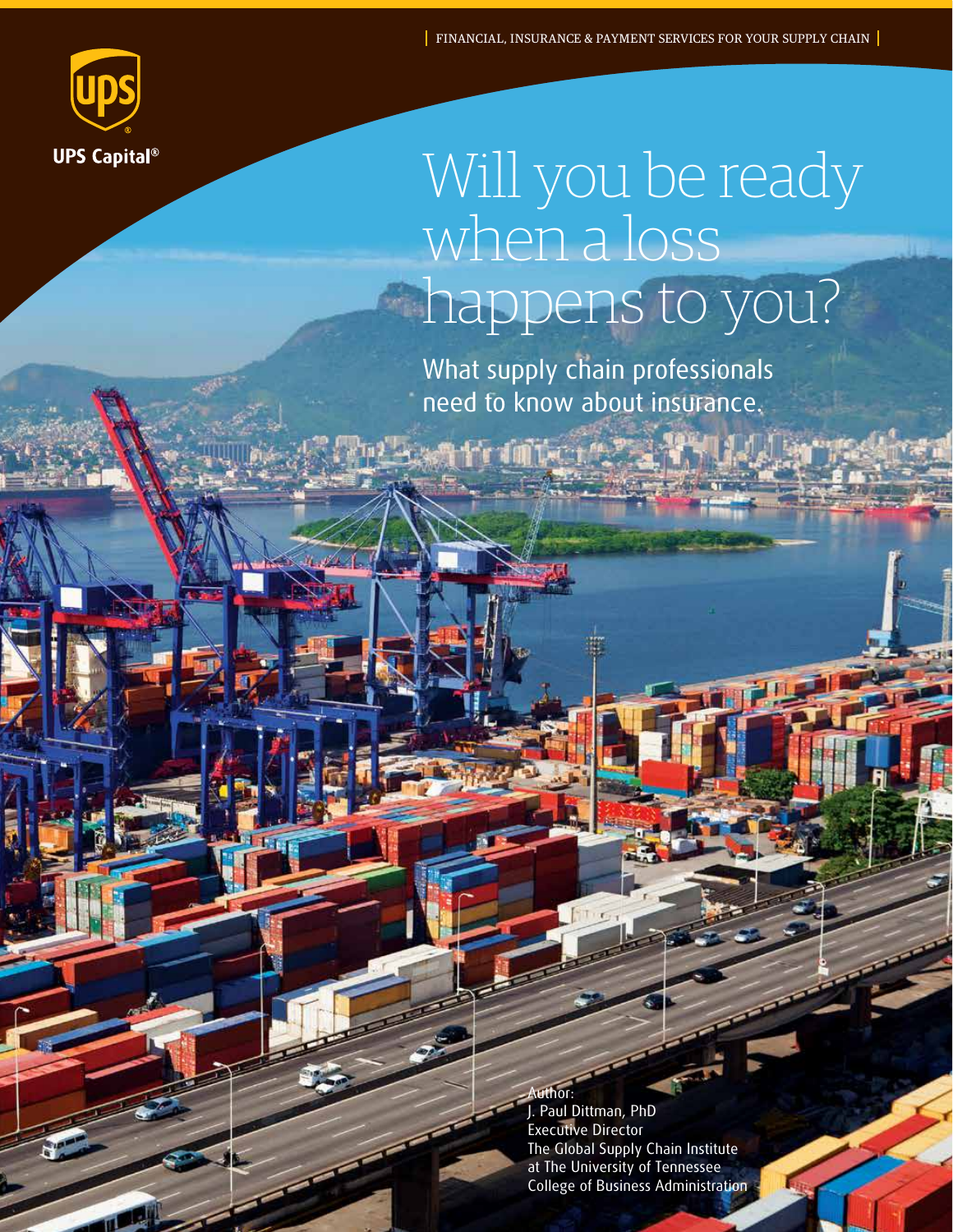Transportation risk can come from a myriad of sources and can be very hard, if not impossible, to predict. These events run the gamut and include weather extremes, theft, hijacked trailers, global crises, cargo lost at sea (maritime law allows a captain to jettison some containers to save the rest), catastrophic truck or rail accidents, truck fires, etc. In fact, there's an estimated \$50 billion in annual global financial impact from cargo loss<sup>1</sup>.

## Introduction

At the University of Tennessee, we work with hundreds of companies through our supply chain audits and Supply Chain Forum. These companies range from very large (over \$400 billion in revenue) to smaller firms, and include retailers, manufacturers and logistics service providers. Most of the companies in our database (at least 80%) have experienced a supply chain disruption that caused a major spike in cost and/or a major loss in revenue and profit. Small businesses are especially at risk from a large loss event.

More and more companies value supply chain professionals that can anticipate and look for ways to mitigate risks, rather than those that deal with consequences as they happen. But if something does happen, the company's financial health must be protected, and that's where

insurance comes in.

In 2014, the University of Tennessee Global Supply Chain Institute published a white paper titled *Managing Risk in the Global Supply Chain*. The most surprising finding in the research was that even though 100% of supply chain executives acknowledged insurance as a highly effective risk mitigation tool, it was simply not on their radar screen, nor in their purview.

| Reasons companies don't buy cargo insurance. 11    |
|----------------------------------------------------|
| Future trends in insuring goods in transit 12      |
|                                                    |
|                                                    |
| How effectively do you use supply chain insurance: |

The survey research in the data and graphics below show the range of risk mitigation techniques used by supply chain professionals.

Using insurance as a risk mitigation tool is ranked last! Given the amount of supply chain risk exposure, this is perplexing. Most of the supply chain professionals we talk to assume that insurance is the responsibility of other specialists in the corporation. In doing so, they miss a great opportunity to selectively use moderately-priced insurance to mitigate key risks.

| Sometimes bad things happen to good cargo 4 |
|---------------------------------------------|
|                                             |
|                                             |
| Insurance as a risk mitigation tool 7       |
|                                             |
| Business owner policy  8                    |
|                                             |

Annual global

financial impact

from cargo loss:

\$50 billion

### **Risk Mitigation Techniques**

(Preference on a scale of 1-10)





## Table of Contents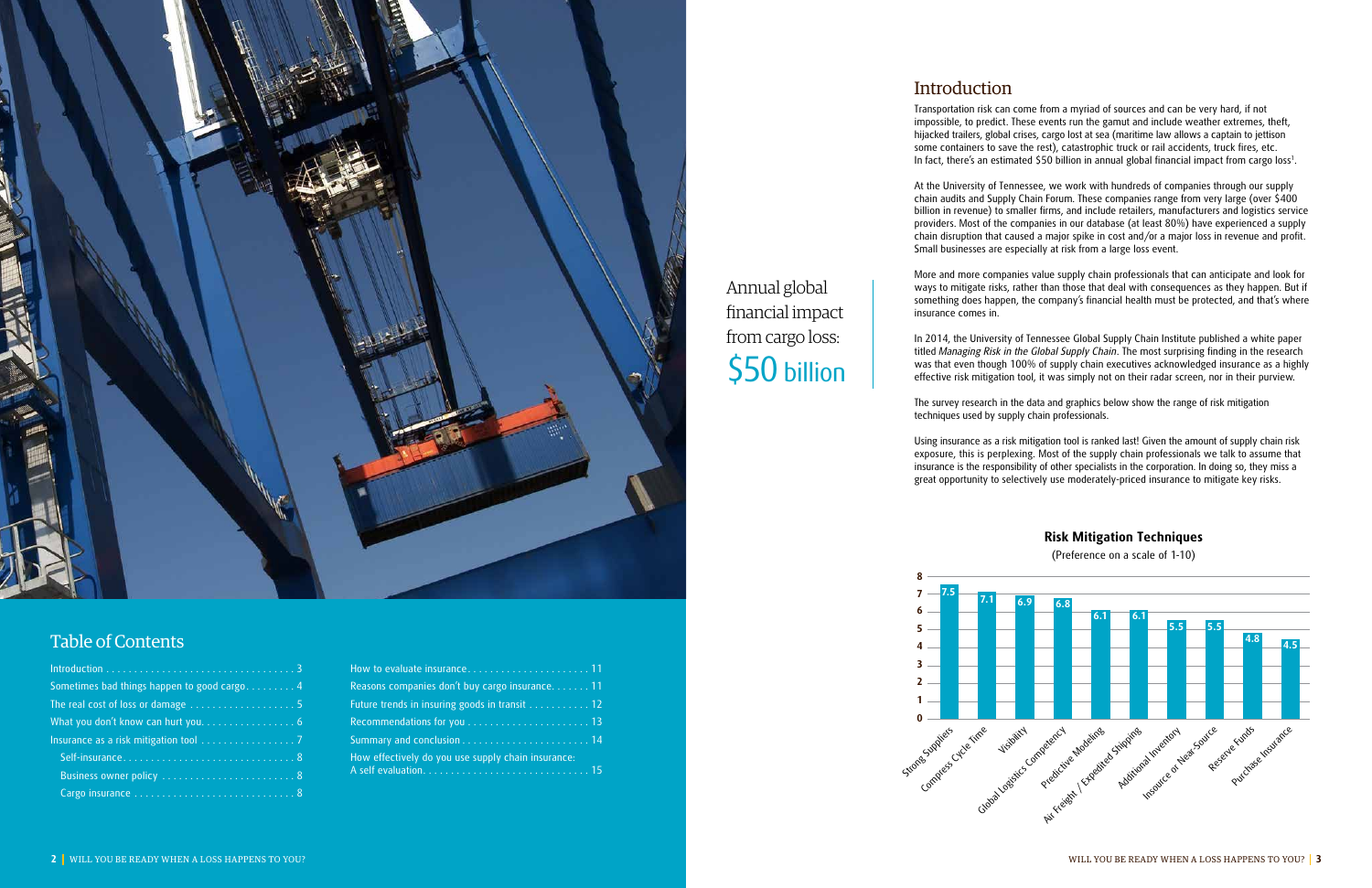Even after all other risk mitigation strategies have been considered, risk will still exist in critical areas of the supply chain, and those are prime candidates for selective use of insurance. An inexpensive insurance solution can mitigate a wide range of problems, from damaged to stolen to jettisoned cargo. Insurance providers offer solutions to circumvent, protect and ultimately help companies financially recover from many of these risks.

We often hear businesses say they don't worry much about risk in their supply chain; nothing bad has ever happened to them. While that may be true today, supply chains are becoming longer and increasingly complex. Companies rely on suppliers and buyers across the globe, most of whom they have never met. There are multiple modes of transport across multiple borders, with different currencies, laws, languages and carriers.

We strongly believe that supply chain professionals need to educate themselves on insurance as a means to minimize financial exposure. It's a mistake to assume others in the company are handling this critical area for the supply chain. For this paper, we will focus on loss of or damage to goods in transit, understanding key myths and often-overlooked opportunities.

## Sometimes bad things happen to good cargo.

And sometimes, bad things happen to good cargo. Fifty-two containers are lost or damaged at sea each week<sup>2</sup>. Not bad...until one of them is your container. As ships increase in size, the risk of more costly incidents increases as well. Many importers and exporters are not familiar with the rule that governs coverage for cargo that is jettisoned to save the ship. The law of General Average (GA) is a legal principle of maritime law in which all parties in a sea venture proportionally share any losses resulting from a voluntary sacrifice of part of the ship or cargo to save the whole in an emergency. All the merchants whose cargo lands safely are called on to contribute, based upon a share or percentage, to the party whose goods are lost. In one event, a shipper had \$7,000 of merchandise in a container, and thought the amount was low enough to avoid getting cargo insurance. But, some containers on the ship had to be jettisoned in extreme weather; the law of General Average was declared; and the company was hit with a \$45,000 bill. Their container was held for a week until they were able to figure out how to post a GA bond. According to Lee Meyrick, the Global Marine Chief



Underwriting Officer for Zurich Financial Services, "General average is the main driver of

marine insurance claims."3

A cargo policy can cover this loss, and also prevent the container from being impounded to

guarantee payment.

Truck, ship and air cargo are the most vulnerable to disruptions while in the supply chain and 84% of incidents involve these modes of transportation. Cargo moving by truck accounts for 43% of that.<sup>4</sup> In the U.S. alone, there are 2.2 reported cargo thefts each day; the average value of each is \$232,924.<sup>5</sup> And, the threat of cargo theft continues to rise largely due to the sophistication of criminal groups and the relatively limited penalties associated with cargo crime. These challenges don't even take into account natural disasters. Consider the recent floods in the Midwest, the devastating storms in the northeast and prior hurricanes like Sandy.

But again, professionals say, "That won't happen to me." Yet, we find that 76% of companies reported at least one supply chain disruption in the past 12 months.<sup>6</sup> The supply chain is the lifeblood of a business and there can be devastating consequences if risk is not properly assessed and mitigated. As many as 20% of companies who experience a supply chain disruption go out of business within 18 months.7 With these risks at stake, it is important for businesses to better understand the true impact of cargo loss, where their liability begins and ends and how they can mitigate some of those risks through insurance designed for supply chains.

### The real cost of loss or damage

The real cost of cargo loss may be much larger than you think. There are three types of cargo risk to consider: complete loss, damage and delay. For complete loss and damage, many assume that the cost simply equals the invoice (for inbound goods) or perhaps retail value (for outbound goods). But there are other factors to consider. Goods lost or damaged in transit inevitably result in a reduction of inventory available to serve customers. This causes additional negative factors to come into play, such as lost sales, lost market share and the adverse impact to the brand image. A major delay in the arrival of goods can severely damage brand equity over time, and dwarf the loss due to the basic invoice or retail value

of the cargo.

Setting aside brand image, some firms even fail to anticipate the revenue impact of cargo loss. Even if there is no long-term impact on market share or brand equity, a surprising amount of product needs to be sold to offset the loss and write-off and that could very easily amount to a 15:1 ratio. For example, let's assume a company makes a 6% profit margin on its goods and lost \$233,000 in a recent cargo theft. It would take \$3,833,333 in new sales to recover the cost of those goods. Replacing that much lost revenue may be a huge problem for some firms, especially small to medium-sized companies. In such cases, insurance provides peace of mind that allows business professionals to sleep a little easier at night. Needless to say, it's hard to put a monetary value on that.

Finally, whether a firm is large or small, shareholders and business owners greatly value the ability to forecast financial performance accurately. Insurance makes financial results more predictable, immunizing businesses from random extreme spikes that could have a huge negative financial impact.

Insurance, in effect, makes hard-to-forecast events very survivable, plus it can be budgeted for annually. That's much easier than trying to explain a large loss to a CEO or shareholders. And, some firms pass the cost of insurance through to their customers, as it can be a relatively minor fee when spread across all shipments.

76%

of companies

reported at least

one supply chain

disruption in the

past 12 months

52 containers are lost or damaged at sea each week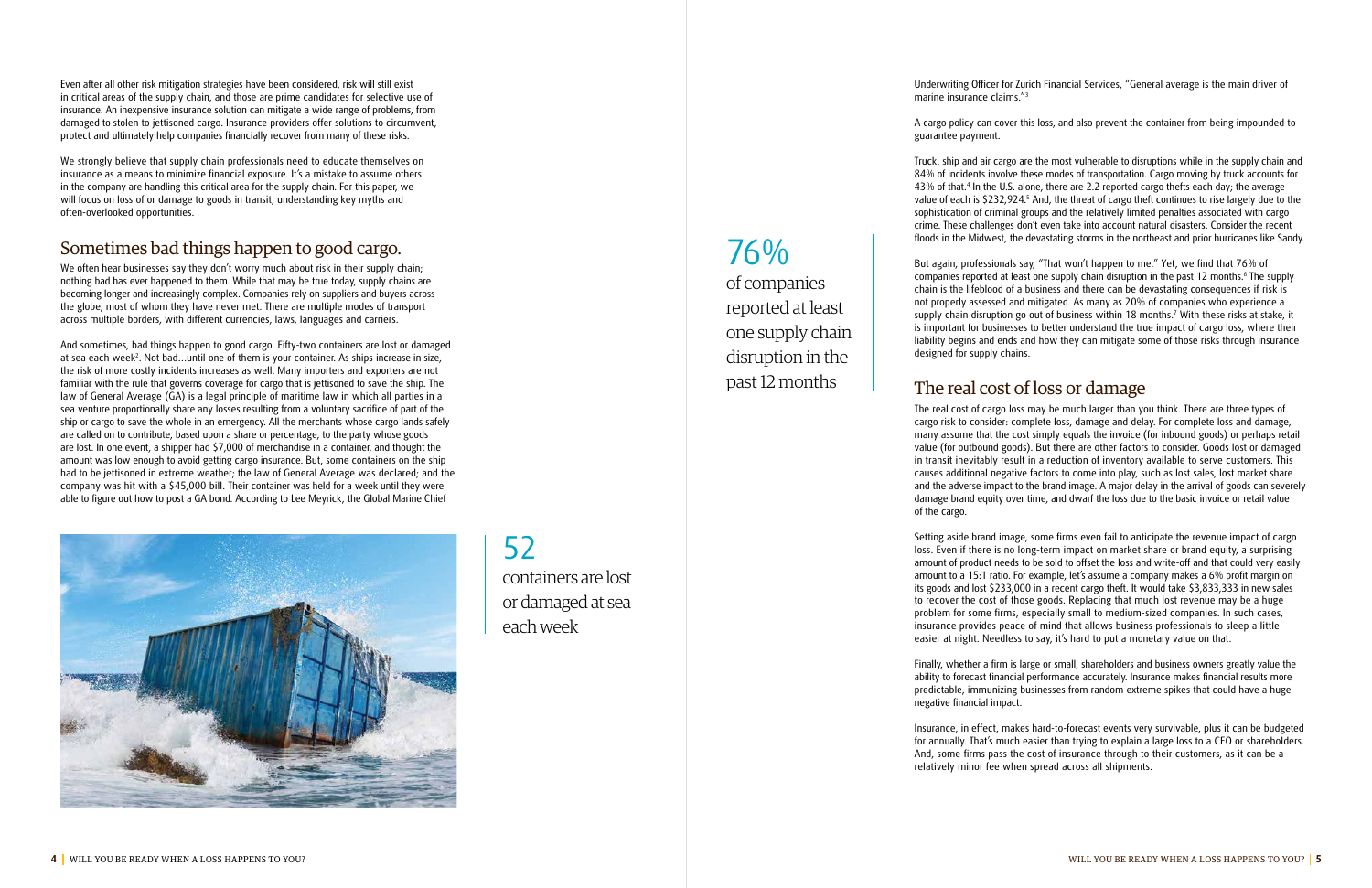## What you don't know can hurt you

### **Carrier liability**

When we speak with supply chain professionals, most of them mistakenly believe that standard carrier liability is insurance. As one supply chain professional for a large retailer said, "I assume the carrier is responsible for any loss and damage while they're in possession of my cargo." More often than not, busy supply chain professionals make that assumption and move on to the next challenge. More sophisticated supply chain professionals know better. One executive we talked to stated it well, "Carrier liability is not really insurance. It basically protects the carrier (from uncapped losses). Essentially you have to prove negligence on the part of the carrier to collect on a claim; and that's hard to do."

In this section, we'll explain the two major pitfalls associated with carrier liability, and then cover insurance options that provide a better alternative. The two carrier liability problems are:

- 1. A series of statutes that severely limit the liability of transportation carriers.
- 2. The coverage that exists is almost always inadequate.

### **Statutes limiting carrier liability**

Governing statutes allow carriers to set their own limits and the statutes are specific to carrier type and mode of transport. Below is a list of the governing statutes by mode:

| Mode                  | <b>Governing Statute</b>                       |
|-----------------------|------------------------------------------------|
| Road and Rail         | Carmack Amendment                              |
| Ocean - International | Carriage of Goods by Sea Act (COGSA)           |
| Ocean - Domestic      | Harter Act                                     |
| Air - Domestic        | No statute - only the carrier's tariff applies |
| Air – International   | <b>Montreal Convention</b>                     |

The statutes vary in their requirements for the carriers and they allow a carrier to limit their exposure as they see fit, including claim and lawsuit filing limitations and total claims exposure. They also provide the transportation carrier with defenses against claims including but not limited to:

1. Act of God-force majeure 2. Act of war 3. Fault of shipper, e.g. inadequate packaging 4. Defect in goods 5. Government actions

Numbers 3 and 4 can be interpreted widely, and are the source of a high percentage of claim denials (over 50%) for both domestic and international shipments. Force majeure events occur more often than most people think and include a wide range of events like earthquakes, hurricanes, floods, tornados, fires, wars, riots or other major upheavals. A similar situation exists for global shipments. Under the statutes, burden of proof falls to the shipper to prove that the loss or damage occurred while the goods were under the control of the carrier.

• CIF: Seller is responsible for procuring and paying for some insurance coverage during the voyage to the named destination and has the risk to that destination. The buyer assumes risks from this destination onward.iii

#### **Carrier liability coverage is often inadequate**

Generally, an ocean carrier is only responsible for up to \$500 per container. FedEx® and UPS® limit standard coverage to \$100/parcel. International air carriers generally have a minimal limit (e.g. \$0.50 per pound). Trucking company carrier liability is also at very low rates per pound, sometimes as low as \$5/pound but often up to \$25/pound, as specified in the bill of lading and their tariff rules.



**Most** carriers don't pay

These weight-based limits can be detrimental to companies shipping high-value goods. For example, suppose a truck carrying a pallet of smartphones is hijacked. Each phone is worth \$300 and each of the eight boxes weighs 50 pounds. That's 400 pounds of smartphones valued at \$480,000. With standard carrier liability, the shipper would be reimbursed only \$10,000, leaving the shipper on the hook for the other \$470,000. (It is unlikely that the value of cargo is a function of weight, yet weight is one of the main variables used.)

Carriers often offer the ability to purchase additional declared value coverage. However, it is important to understand what is covered and how you are compensated in the event of a claim. In general, most carriers don't pay for consequential damages or up to the full invoice value of the sold goods.

Now, let's discuss some real insurance solutions available.

## Insurance as a risk-mitigation tool

There are a number of insurance products available to protect your supply chain from the losses described above and it's important that you understand the basics and the pitfalls associated with each. The more common include:

2. Business owner property and casualty

- 1. Self-insurance
- 3. Cargo insurance

• FOB destination: Seller owns goods in transit and therefore has the risk in transit.<sup>i</sup> • FOB origin: Buyer owns goods and therefore has the risk in transit.<sup>ii</sup>

Before describing each of the three areas, it is important you first take stock of just how much liability you have.

### **Who has the liability: INCO terms**

It is critical to understand who has the liability for goods in transit. The financial responsibility for the loss may be borne by the shipper, the carrier or the recipient. These are spelled out by INCO (International Commerce) terms. A few common examples of the 11 INCO terms are:

- 
- 
- 

In one recent conversation, a consumer packaged goods company executive told us that he believes it is a best practice to take control of inbound freight from his suppliers. We agreed with him, and knew of numerous examples where that practice saved millions of dollars through commanding better rates and eliminating inflated freight costs from sellers. But a major caveat is in order. When that's done, the firm must fully understand that it now has the liability for any loss or damage, where the supplier had assumed that responsibility in the past. Even in a CIF case, when the seller is responsible for the in-transit risk, one firm found that the insurer used by their Chinese supplier was a Chinese insurer, and could not get the claim resolved for more than nine months. The key here is to know your terms and your insurer.

It is important that you have expertise within your company regarding INCO terms, and understand exactly who has the liability at each stage of the supply chain. This can be a challenge as liability may change from supplier to supplier and buyer to buyer.

for consequential damages or up to the full invoice value of the sold goods

50% of claims for both domestic and international shipments are

denied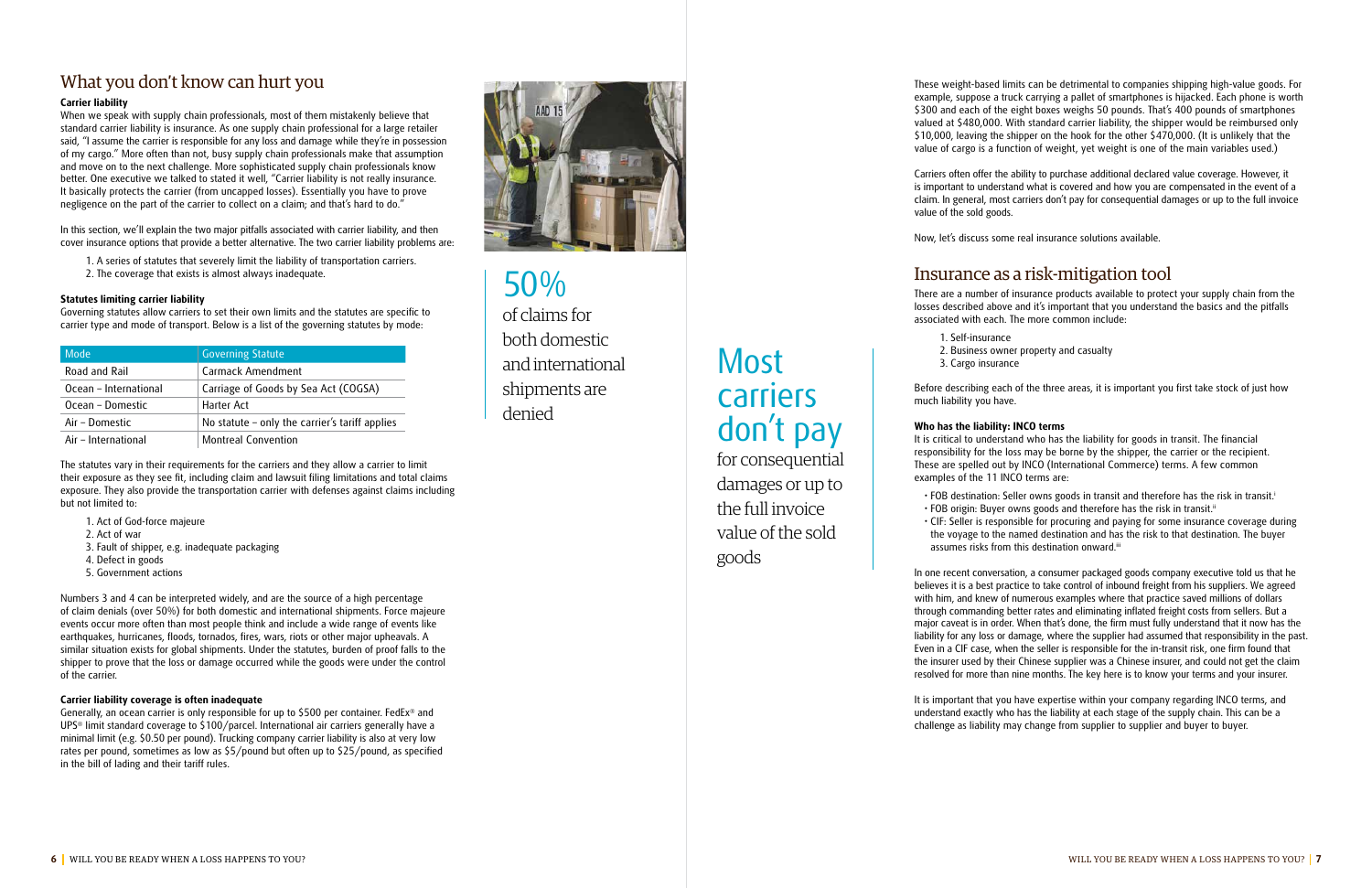Now, let's consider each major type of insurance coverage for goods in transit.

### **1. Self-insurance**

Self-insurance is a risk-management method in which a calculated amount of money is set aside to compensate for potential future loss. If self-insurance is approached as a serious risk management technique, an actuarial analysis is used to set aside enough money to cover the future uncertain loss; otherwise, you are effectively uninsured. Self-insurance makes more sense for risks that are more predictable and measurable based on a documented loss history. Normally, catastrophic risks are not self-insured, as they are highly unpredictable and high in loss impact. Self-insurance lacks the advantage of pooled risks for catastrophic losses that threaten the existence of your business.

Companies that self-insure must ponder a few critical business questions:

- 1. Is setting aside funds for loss or damage the best way to use free cash flow? Could we receive a better return on investment elsewhere?
- 2. What will happen in the event of a catastrophic loss and how will the company survive?

While self-insuring may make sense for some situations, it undoubtedly begs for assessment and further risk mitigation tactics. One tactic could be to combine self-insurance with a high-deductible insurance policy to cover specific events that would be highly damaging to a firm.

#### **2. Business owner property and casualty**

This is the standard property and casualty liability (P&C) insurance coverage held by all business owners covering property and accidents. Riders can be added to cover losses for inventory in transit. People who buy and sell these policies often have little sensitivity to supply chain issues.

Often these P&C policies have an in-transit piece included. But, this additional rider is rarely based on any real supply chain needs analysis. And it is almost never used for cargo loss, simply because a claim in this area could negatively impact the rate for the entire policy.

A business owners policy serves a purpose in that it simplifies the insurance-buying process and aggregates many risks into one policy. It can cover risks such as property insurance on owned buildings and warehouses, crime, vehicle coverage, liability coverage and flood insurance. However, these policies may come at a premium because they are covering so much and may not meet a specific need, such as in-transit inventory. Even with the rider, the coverage may not fully contemplate the complexities of your supply chain.

#### **3. Cargo insurance**

This is the oldest form of insurance going back almost 500 years, and can be provided as an add-on by the transportation carrier or from a third party. It can be transactional, i.e. purchased for each shipment where it is needed. Or, it can be an annualized blanket, all-risk policy covering all transportation carriers and all modes of global transportation (road, rail, air and ocean). Cargo insurance covers goods in transit, including the period when the vehicle is unattended or housed in a warehouse temporarily.

The process of evaluating and purchasing cargo insurance can itself be valuable, and can help a company think through the risks to its supply chain. The research done for our last white paper confirmed that most firms (nearly 90%) do not have a robust risk management process. A good insurance partner can help develop one. Unfortunately, the CFO or a risk management department in the company often buys this insurance without really understanding the supply chain as a supply chain professional would; and the opportunity to develop a comprehensive risk management strategy for the supply chain is lost.



Cargo insurance can apply to ocean, land and air transportation modes. The policy can cover loss and damages, ocean General Average claims and even consequential coverage. Cargo insurance can also cover contingencies that may occur if the responsible party, according to the INCO terms, does not come through with the coverage they were required to have or if their carrier had an unknown exclusion. Also, it might cover a contingency situation where you sell goods FOB and don't have the legal liability, but your highly important customer has the clout to demand payment for damage anyway. The insurance can be for actual cash value, replacement cost or selling price.

Cargo insurance policies can be customized based on the type of goods, modes of transportation, desired coverage and risk tolerance. They can be written to cover high-value loads, including commodities within high tech, pharma and jewelry industries with some having been known to exceed \$25 million in value. The policy will likely have some limit to the total coverage. These types of policies provide an affordable, predictable option to mitigate potentially large financial losses associated with loss or damage.

Cargo insurance can also bundle and consolidate risk under one cost-effective umbrella policy. An "all risks" policy will protect against most problems door-to-door, and even within the warehouse, but there can be exceptions like wars and strikes. Cargo insurance can cover risk for special events like trade shows, or unlikely situations including earthquakes, fire and water, if specified. It can also cover mundane situations like activity at the dock door during the loading and unloading process, where significant damage can occur.

### **Cargo insurance can cover your cost or replace your revenue stream**

The insurance can be for replacement value, purchase cost or invoice value. Generally shippers want to recover their cost, but if that cost is rising rapidly, replacement cost may be considered. Perhaps it's important to protect the full revenue stream and profit, and therefore invoice value would be insured. It may be different if the load is being received (import) or shipped (export). Perhaps the firm would want to insure imports at cost, and exports at invoice. We recently had a discussion with a supply chain professional about how much of her firm's revenue might be at risk due to supply chain failures. After a lot of discussion and consideration, she estimated that it would be "only 1%" of their \$200 million revenue stream. But then doing the math, we quickly realized that 1% of this firms' revenue (\$2 million) was a major detrimental loss for a firm of this size.

#### **The cargo insurance carrier should understand your supply chain**

It's important to find a partner well versed in supply chains to help you develop a comprehensive supply chain risk management strategy, and customize a cargo insurance policy to your unique needs. UPS Capital Insurance Agency, Inc. is a good example of an insurance broker that does this naturally, given their close tie to a supply chain company, UPS®. The best companies actively collaborate with their customers, and have deep expertise in the global supply chain, thus reducing the likelihood of a loss and lowering the cost of the policy.



**Nearly** 

do not have a robust

risk management

process

 $90\%$  of firms

# Selfinsurance lacks the advantage

of pooled risks for catastrophic losses that threaten the existence of your business.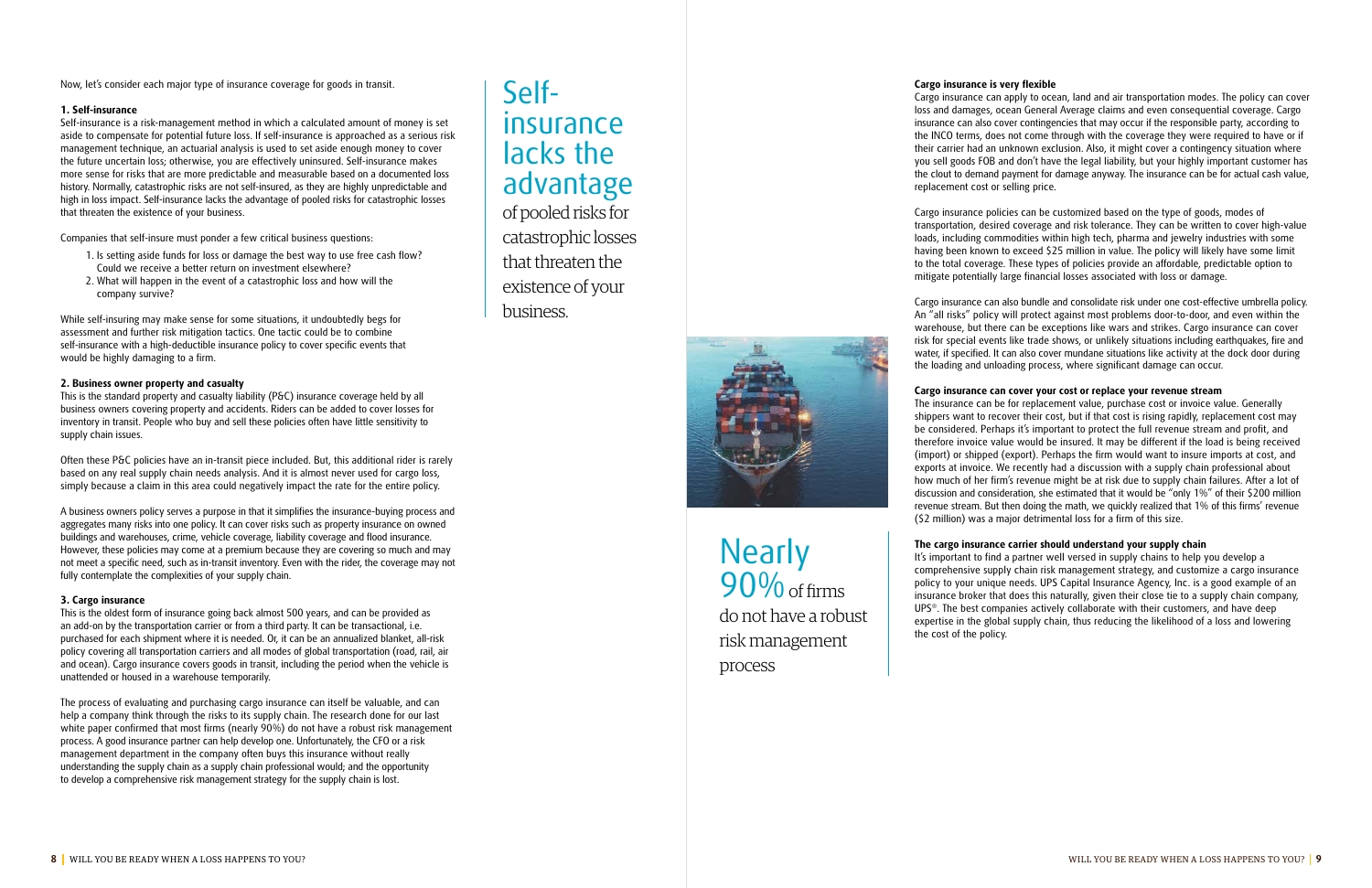#### **The cost of cargo insurance doesn't have to be a mystery**

Luckily it's a buyer's market for cargo insurance. There is a lot of competition in the cargo insurance industry and new players are entering all the time. Some insurance carriers low-ball the price just to get the business, but in the long run you get what you pay for one way or the other. Your premium for cargo insurance depends on a number of variables. The list below can be daunting at first glance. That's why it's important to partner with an insurance professional that takes the time to understand your supply chain. Factors affecting the cost of cargo insurance include:

- 1. **Transactional coverage or umbrella coverage:** Transactional coverage for individual shipments can be expensive and can cost up to three times more per load than an umbrella policy covering all shipments all year; but this may be appropriate for your needs.
- 2. **Value insured:** How much of the total gross value of your shipments do you want to insure? You will need to specify both a maximum value to be covered, as well as an average value.
- 3. **Packaging:** Packaging clearly affects damage rates and therefore influences insurance rates. Some policies may even have certain packaging requirements or clauses that enable prompt claims payment. Many carriers, including UPS ®, offer package testing services. A packaging evaluation performed by an expert will improve your loss history and minimize the risk of unpaid claims.
- 4. **Routing:** The routing of shipments is key, especially global shipments moving through high-risk areas. Mexico, for example, may have a 25% premium, or much higher deductibles, versus shipments in the U.S.
- 5. **INCO terms:** Insurance rates will depend on which party has the liability at each stage in the supply chain.
- 6. **Modes:** The various modes of transportation used affect insurance rates since each has a different risk profile.
- 7. **Loss history:** Loss history for the company and the product, or similar products in other companies, will affect insurance rates. Companies should know and track their loss history and take active steps to mitigate the causes.
- 8. **Policy limits:** The aggregate limits and deductible can be customized for your company's particular risk tolerance.
- 9. **Product type:** The type of product being shipped is clearly a consideration. High-risk goods, of course, are more expensive to insure (e.g. electronics, jewelry, beverages, precious metals, automotive parts, pharmaceutical, etc.). For example, tablets have a much higher risk and insurance cost than truck axles.
- 10. **Underwriter judgment:** Pricing models continue to improve as underwriters become more experienced with certain commodities and loss ratios. Therefore, it is incumbent for a shipper to understand their risks and be able to articulate their assessment and mitigation programs to give the underwriters a comfort level to price coverage appropriately.

Shippers should manage their insurance cost by optimizing and trading off the 10 factors above, with the help of a supply chain-savvy insurance professional.



### How to evaluate insurance

Someone with a supply chain background should be involved in evaluating cargo insurance. Shippers who track loss history are likely to have a rich data set that will provide insurance underwriters with a clear picture of the shipper's loss history of high-probability/low-impact losses. This provides a benchmark for establishing appropriate deductible/risk retention levels. Higher deductibles supported by this data can reduce premiums significantly without exposing the shipper to any additional loss. Low probability/high impact loss events, by definition, are unpredictable. A simple calculation can be conducted to evaluate the benefit of having insurance protection for rare events.

Estimated loss = the perceived probability of occurrence X the perceived impact

of the occurrence.

For example: 2.0%, then:

If the shipper typically has, on average, \$5,000,000 worth of goods on an ocean carrier vessel and believes the likelihood of losing this cargo in an accident at sea is

\$5,000,000 x .02 = a loss of \$100,000.

A quoted annual premium for this coverage of \$50,000 would clearly be justified. Since rare-but-devastating events can occur tomorrow or many years in the future, this calculation is used to spread the impact over time and help assess the cost of annual insurance premiums to protect against, in this case, a \$5,000,000 loss.

### Reasons companies don't buy cargo insurance

There are many reasons why firms do not use cargo insurance to protect their goods in transit. Below is a list of the six most common reasons.

1. **Current coverage is misunderstood:** Supply chain professionals may mistakenly believe they are already protected. Unfortunately, this is almost always carrier liability coverage, which has all the pitfalls and drawbacks enumerated above. They may also think the business property and casualty (P&C) policy covers them. The bottom line is that unless you have a cargo insurance policy, you are putting your

- business at risk.
- 
- 
- 
- -

2. **Inappropriate KPIs:** Many supply chain professionals are measured on cost, but not on transit losses. These can be charged to "another account." In such cases, these departments are not incentivized to manage transit losses closely.

3. **Lack of supply chain risk understanding:** Often there is confusion within a company about who has the responsibility for purchasing supply chain insurance, or there is an assumption that these risks are already covered.

4. **No major loss recently:** The current management team may have never suffered major transit losses. Although any one event may have a low probability of occurrence, when all possible loss events are taken together, the chance of something happening is surprisingly high.

5. **Loss invisibility:** Losses are not tracked over time or across different management regimes. Therefore, cargo loss becomes essentially invisible to the organization. 6. **Claims may not be paid:** There is the fear that submission of a claim will cause the premium to go way up, the policy to be canceled or the claim to be rejected outright as is often the case with carrier liability coverage. It is important to understand that insurance is different than carrier liability and can be customized to meet the risk tolerance profile of the company. These benefits should help minimize any negative connotations with insurance.

Low probability/ high impact loss events by definition are unpredictable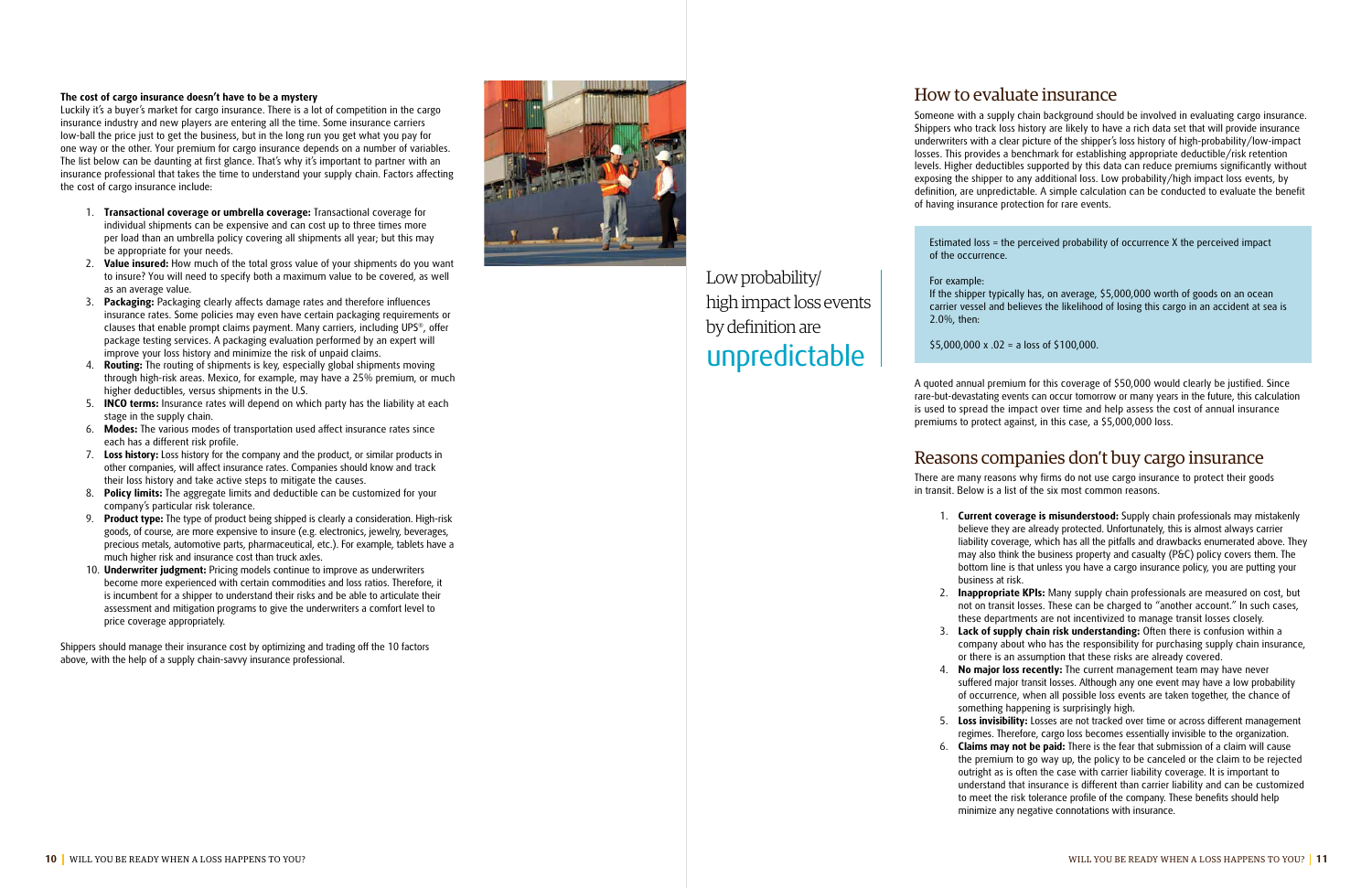



## Future trends in insuring goods in transit

What does the future hold for insuring goods in transit? Below is a list of 10 megatrends for insuring goods in transit, some of which are already apparent in the marketplace today.

- 1. **Increased supply chain visibility.** More technology and carrier services will be available to provide round-the-clock, real-time, proactive monitoring and intervention. For example, UPS Proactive Response ® Secure offers shipment monitoring 24/7, and if any critical milestone is not hit, alerts are sent to a global control tower. A team springs into action to retrieve the shipment and develop an alternative delivery strategy. With built-in insurance from UPS Capital Insurance Agency Inc., expenses incurred for intercepting, re-routing or expediting a shipment are covered.
- 2. **Fast claims processing, resolution and payment.** This will be a growing trend, and a real point of differentiation for insurance companies. More and more companies will realize that speed is needed to protect cash flow and their bottom line. Shippers should be aware of the insurance company's claims payout rate, and speed of claim resolution.
- 3. **Insurance provider as a partner.** Companies will want to partner with an insurance broker who can help them develop an overall strategy to manage supply chain risks, customize an insurance policy to fit their needs and also work with them to anticipate and avoid losses. And, some companies can bring packaging and security experts to the table to create a layered risk mitigation plan.
- 4. **Big data, business analytics and modeling.** The power of big data and business analytics will help firms better manage risk. Companies using this technology will be able to better anticipate risks before they happen and prevent losses. Loss history databases will evolve that show losses by commodity, route, customer, package type, etc. Sophisticated mathematical models will help firms optimize their risk profile.
- 5. **The omni-channel and its implications.** Power is shifting toward the end consumer as more people are using the Internet and their smartphones to shop online. Amazon ®, with thousands of affiliated sellers, is revolutionizing retailing. Consumer-based insurance coverage designed for the home delivery market will become increasingly important.
- 6. **Business interruption coverage.** The Japanese tsunami and Thailand floods of 2011 brought the need for this front and center. Serious business interruptions due to supply chain failures are common, with over 80% of the firms in our database having one that caused a major cost spike, revenue/profit loss and/or stock market decline. Good insurance products that deal with business interruption caused by supply chain failures will be developed. To qualify for this coverage, companies will need to map their supply chains, rigorously identify risks and be able to provide insurers the information they need to underwrite such policies.
- 7. **A changing global landscape.** Global trade routes will continue to evolve. The risk profile by region of the world will dynamically shift. For example, at some point the Silk Road train (trans-Asia railway) will replace a portion of ocean and air transport from Asia to Europe. Even within a country, urban delivery will evolve to same-day delivery and delivery to access points (e.g. convenience stores, dry cleaners or florists) for consumer pickup. The global marketplace will continue to change with a range of different regulations by country. Insurance products will have to be customized by country and be sensitive to the changing regulations and political risks around the world.
- 8. **Growth of 3PLs (third-party logistics companies).** More and more firms are outsourcing the management of their logistics operation to a third party. It is important that firms closely manage the insurance aspects of their goods in transit. If the 3PL is empowered to handle the insurance and claims, they may create a hidden profit center around it. They cannot mark up the insurance itself, but they can add a service fee. One expert from a large consumer packaged goods company

that we spoke with estimated that this gross insurance spread could be one of their freight forwarder's highest profit items. The lesson here is don't outsource your supply chain risk function.

9. **Larger loads.** More companies are getting adept at filling the cube of their transportation equipment. More cube means more product in a load with more value and more risk. Container ship capacity is increasing, and as a result, exposing more cargo to peril. Ships at 5,000 TEU were considered large for many decades, and 5,000 TEU is the capacity of the Panama Canal. With its expansion next year, the Panama Canal will accommodate 13,000-TEU ships. At 15,500 TEU, the Emma Maersk, built in 2006, was once considered the largest ship that would ever be built. But since then, 12 larger container vessels have been launched, culminating with the MCI Oscar this year at 19,200 TEU.

10. **More control of inbound freight.** More companies are taking control of the inbound freight management from their suppliers and, in the process, taking on

- 
- more risk for cargo loss.

- 
- 
- 
- 
- 
- 
- 
- -

### Recommendations for you

1. **Educate yourself on insurance.** Reading this white paper is a good start.

2. **Understand INCO terms** and who has the liability for your shipments (inbound and outbound) at each stage of the supply chain. Work with your suppliers and buyers to make sure they are clearly delineated in the terms of sale. (For more information, see the book Mastering Import and Export, by Thomas Cook, 2012, American Management Association.)

3. **Design KPIs** to incentivize cargo loss avoidance behavior.

4. **Understand the corporate insurance** and risk management process in your company. A process for business continuity planning may already be in place. If so, you may be able to piggyback on that process and have a better chance of corporate buy-in for your supply chain insurance needs.

5. **Document how each of your shipments is insured.** Are they covered by carrier liability only or does other insurance exist which protects the shipment? Understand the limits of coverage, deductibles and the gaps in coverage.

6. **Assess your risk.** Understand the value of your shipments. One company found that they were putting \$40 million in product in a single truck. The logistics organization was incentivized to fill the trailer cube, without considering the risk profile. Track losses and document amounts that have been recovered. Understand your global network and the high-risk countries included in it.

7. **Estimate the impact on corporate financials** due to losses in the supply chain. Large losses will increase working capital and depress cash flow. You will have to replace the inventory while your cash is tied up in the inventory that was lost. Understand that you may have to sell 10-15 times the loss to break even. And, there could be brand equity implications as well.

8. **Partner with an insurance professional** who understands supply chain issues and can help you develop a complete risk management plan. Work with an expert to understand the best options to cover gaps.

9. **Work to mitigate risk** by preventing losses from happening. Increase visibility of the end-to-end supply chain and integrate risk-management processes.

10. **Make a decision** on the right cargo insurance coverage for your firm. An insurance professional that takes the time to understand your business in depth can recommend the appropriate policy.

## An insurance professional that takes the time to understand

your business in depth can recommend the appropriate policy

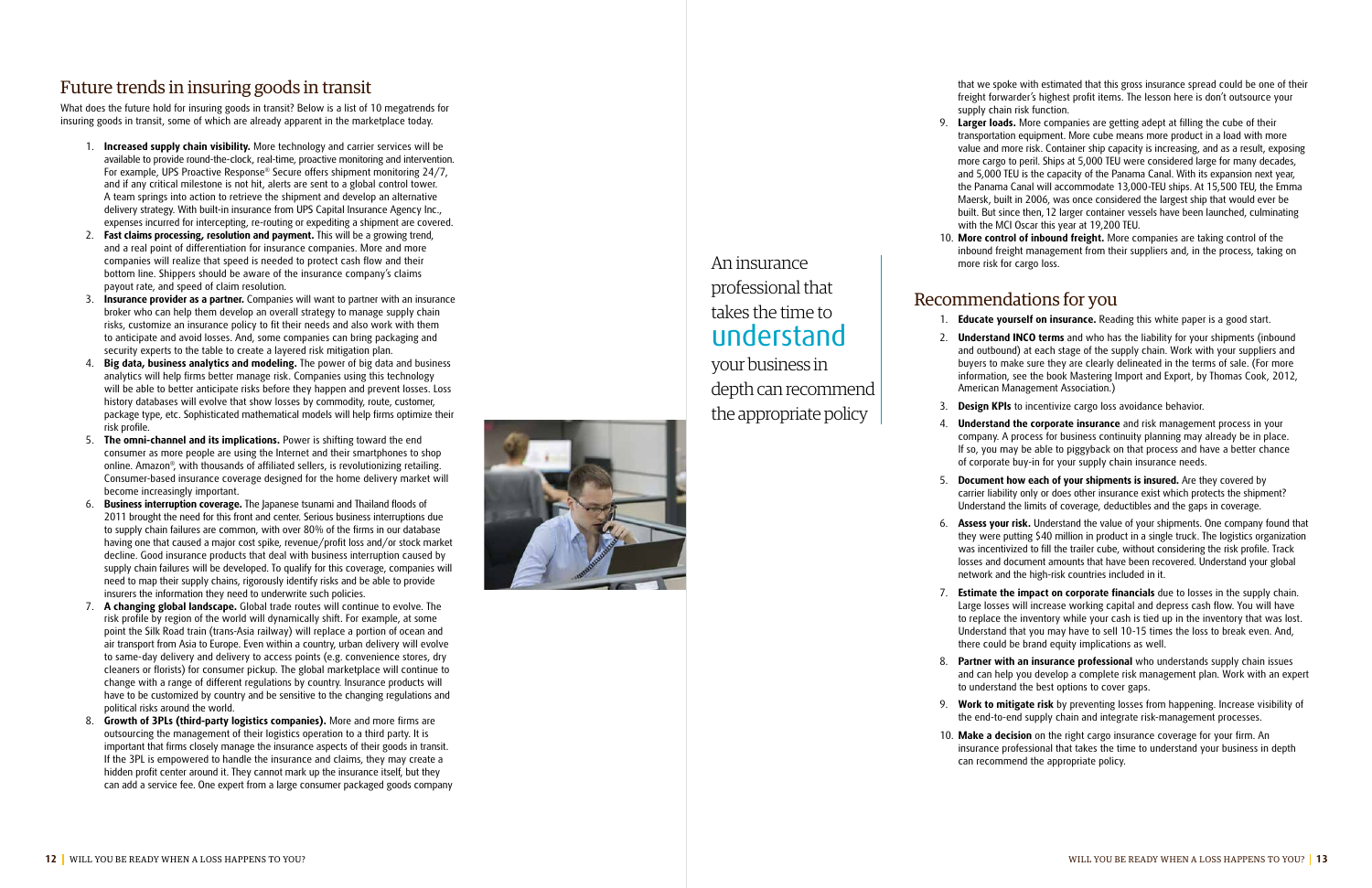### Summary and Conclusion

Over the last decade, many companies faced extreme supply chain challenges that stretched their capabilities to the breaking point. Both the preponderance of natural disasters and huge economic swings caused extreme challenges across the supply chain. These challenges have not diminished. Supply chains, which once functioned almost on autopilot, face many dangers today in both the global and domestic market.

In our research on risk in the global supply chain, 100% of supply chain executives acknowledged insurance as a highly effective risk mitigation tool, but in most cases it was not on their radar screen, nor in their purview. Clearly this calls for establishing a partnership with an insurance company that understands supply chain risk. Such companies possess readily available data on supply chain risk which can be invaluable in assessing and managing supply chain risk.

Insurance solutions providers such as UPS Capital are willing and eager to share best practices and have a vested interest in avoiding losses.\* They can be key partners in working with firms to minimize the financial effects of both daily supply chain risks and catastrophic disruptions. They regularly see the best and worst of supply chain practices and need to be on the winning side of mitigating risk for their clients, and their own bottom lines. The types of specialized insurance services that come from diverse insurance industry providers can be an integral component of a company's risk mitigation approach.

Supply chain professionals we talk to assume that insurance is the responsibility of other specialists in the corporation. In doing so, they miss a great opportunity to selectively use insurance to manage key risks. Like most other supply chain decisions, this boils down to a cost-benefit analysis. Even after all of the other risk mitigation strategies have been considered, risk will still exist in critical areas of the supply chain, and those are prime candidates for selective use of insurance.

## How effectively do you use supply chain insurance?

We have included a self-evaluation below that is intended to help you assess your understanding of supply chain insurance as well as your process for evaluating and purchasing it. After you complete the survey, note the recommendations at the bottom of the chart. We hope you will use this tool and the material in this white paper in the journey to transform your supply chain.

1. How involved are you in selecting insurance

2. How well do your KI for you and others in process to properly

3. How complete is you history, and claims re

4. How well do you und has liability at each st

5. How much knowleds limits of your carrier value of your shipme

6. How well do you und in the company's pro

7. How robust is your c re-submission proces

8. How complete is your damage including pack

9. How involved are yo the insurance of you

10. How extensively do professional to sele global and domesti

| How Effectively Do You Use Supply Chain Insurance?<br><b>A Self-Evaluation</b>                                   |                                                            |  |
|------------------------------------------------------------------------------------------------------------------|------------------------------------------------------------|--|
| <b>Question</b>                                                                                                  | Please rate on a scale of 1-10,<br>where 10 is world class |  |
| are you (the supply chain professional)<br>urance for your shipments?                                            |                                                            |  |
| our KPIs provide the proper incentives<br>ers involved in the insurance selection<br>erly manage the trade-offs? |                                                            |  |
| is your documented loss and damage<br>ims recovery history?                                                      |                                                            |  |
| ou understand your INCO terms and who<br>ach stage of your global supply chain?                                  |                                                            |  |
| wledge do you have regarding the<br>arrier liability coverage versus the<br>hipments?                            |                                                            |  |
| ou understand the shipment coverage<br>y's property and casualty insurance?                                      |                                                            |  |
| your claims submission and<br>process?                                                                           |                                                            |  |
| is your action plan to avoid loss and<br>ng packaging?                                                           |                                                            |  |
| are you in monitoring and managing<br>of your 3PL provider?                                                      |                                                            |  |
| ely do you partner with an insurance<br>o select the right coverage for your<br>mestic shipments?                |                                                            |  |

**How did you do?**

**0–40 points:** Your process is deficient. You should benchmark best in class, and partner with a supply chain insurance expert to develop a multiyear plan. And, you quickly need to get good cargo insurance in place.

**40-60 points:** You have an average process. You are in a solid position on which to build. You now need a multi-year plan to improve your risk management process. Partner with a supply chain expert in the

insurance field.

**60-80 points:** You have a good to excellent supply chain risk management process for your cargo shipments. Build on your strengths. But also honestly assess and address your weaknesses, continuously.

**80-100 points:** You have an

outstanding, approaching world-class, process to managing cargo risk. Make sure you keep it that way. Everyone is raising the bar every day. Keep challenging yourself to remain at

the top.

# 100%

of supply chain executives acknowledged insurance as a highly effective risk mitigation tool.